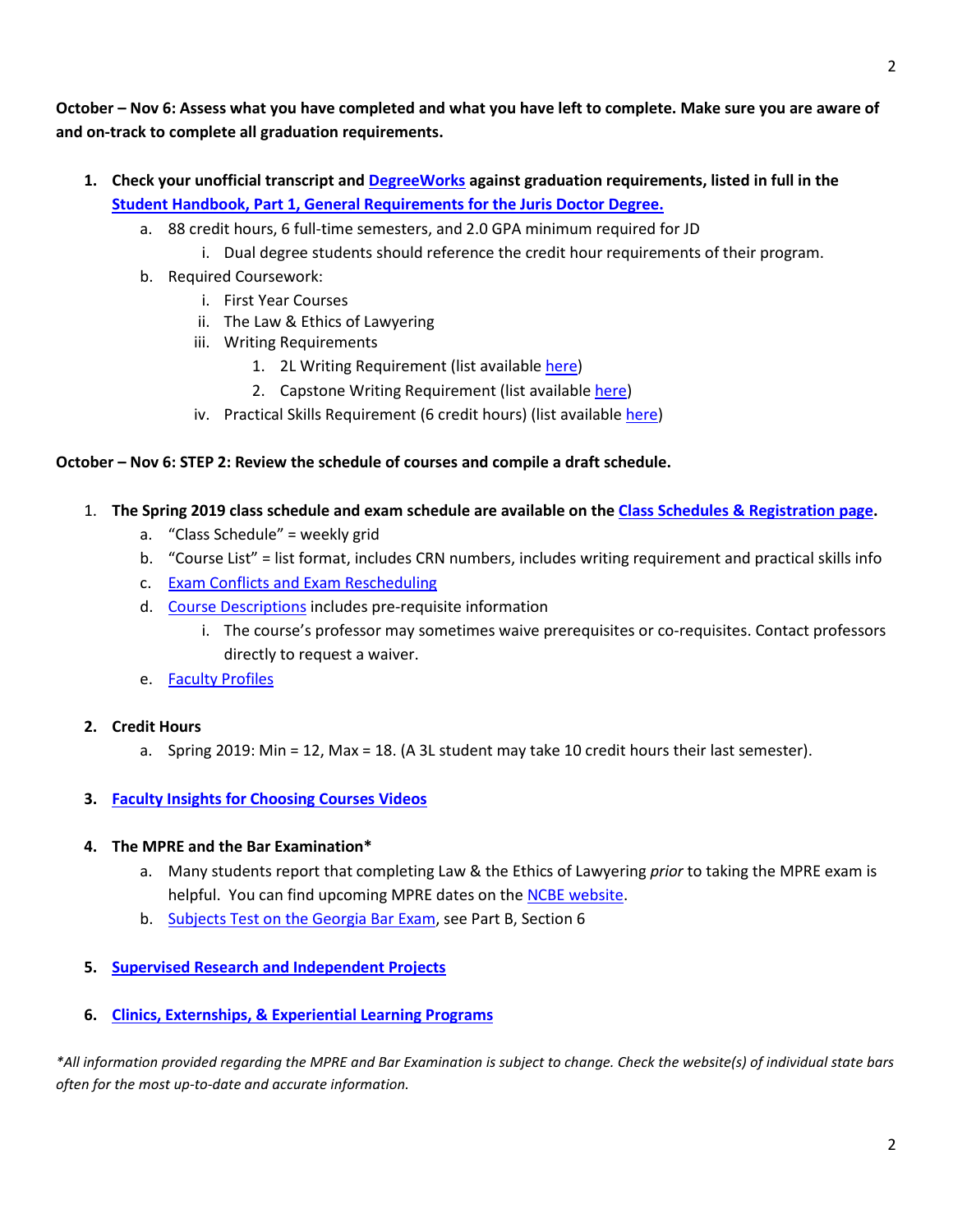#### **November íï – November : Complete íñ Fall Point Allocation.**

**The Point Allocation Period begins at 9:00am Wednesday November íï, 201õ a nd ends at 4:00pm Friday, November ,íñ 201õ. The timing of your point allocation within the designated period is unimportant. No advantage to allocating first. However, you must make your point allocations before the 4:00 deadline on Friday, Novemberíñ hš .**

## $\boxtimes$  **Class of 20 Eleceives** 65 points to allocate. Class of 202 Feceives 50 points to allocate.

- a. Points are not transferrable to other students nor can they be saved for another registration period.
- b. You can bid points on up to 5 courses.
- c. You cannot bid "0" points on a course.
- d. You do not need to allocate points for any course in which you have been given permission to participate through application and/or alternate selection process.

## **EXECUTE:** Best resources to consult when considering how to allocate your points:

- a. Historical Point Allocation Information
	- i. Point allocation from the previous Spring (Spring 2019), listed on [the Class Schedules &](http://law.uga.edu/class-schedules-registration) [Registration](http://law.uga.edu/class-schedules-registration) page under "Spring 2020".
	- ii. [Point allocation back](http://digitalcommons.law.uga.edu/semester/) to 2009
	- iii. The number of points any given course will require for permission to enroll vary from year-toyear. PREVIOUS POINT ALLOCATION INFORMATION A GUIDE – NOT A GUARANTEE
- b. Peer Mentors and advice of other upper-class students
- c. Rule of thumb bid the most points on small classes, high-demand classes, and classes that you are most interested in taking. It is easy to become wrapped up in the strategy of point allocation – consult the resources listed, use your good judgment, and let the chips fall as they may.
- $\Box$  Follow the instructions below carefully. Once you submit your point allocation in My Georgia Law it is final **and cannot be changed!**

*Please note that the all screenshots shown are only examples. They do not reflect correct information regarding course availability or true point allocation results.*

*ðX* **Login to the My [Georgia Law portal](http://portal.law.uga.edu/) between 9:00am Wednesday, November íï and 4:00pm Friday November 15 and allocate your points.**



a. Click the "Point Allocation" tab in the top menu.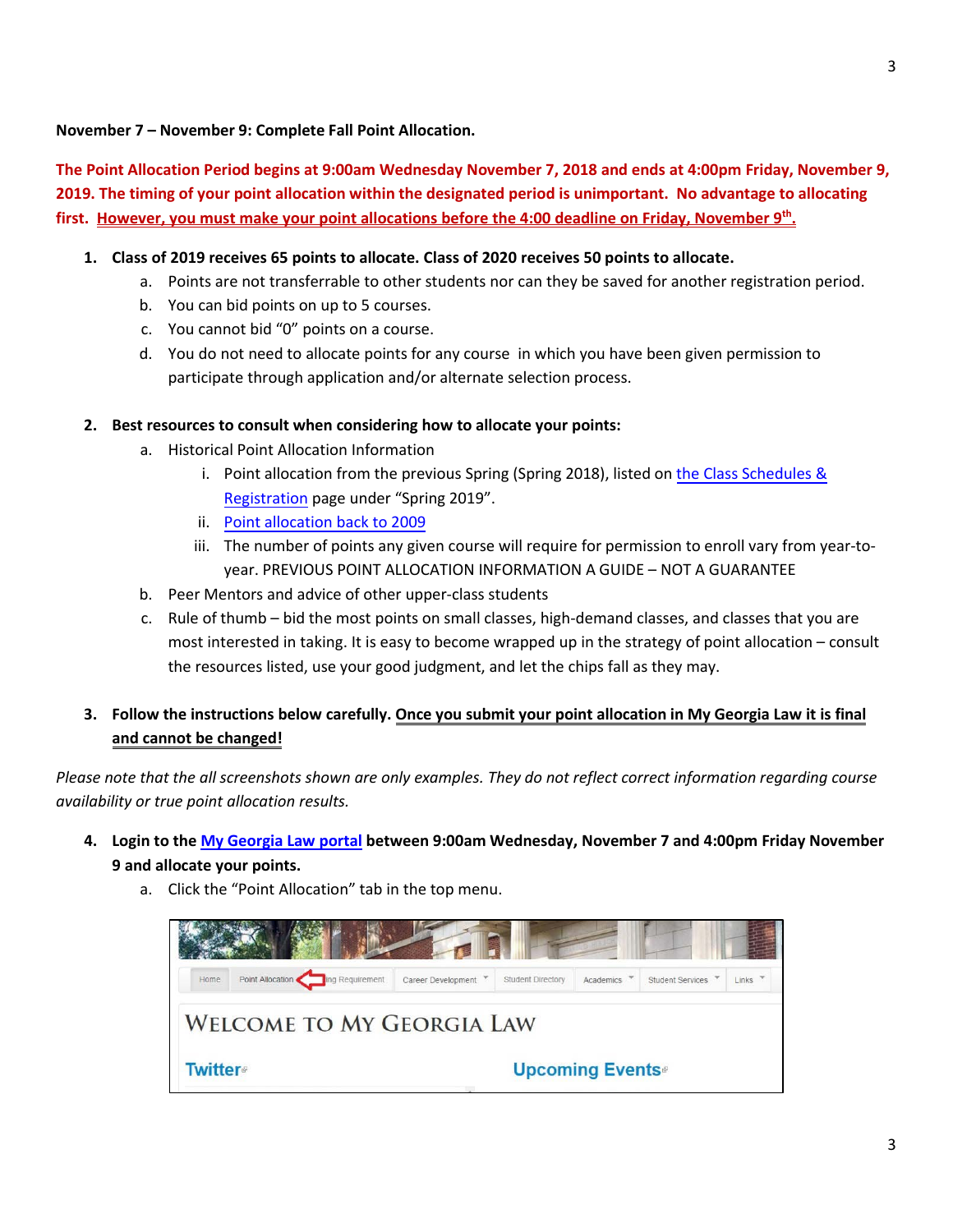b. Select the courses that you wish to allocate points for from the drop-down menu.

| Fall 2017 - Test Student - current 1L                                                                                                                                                                                                                                                                                                                                                                                                                                                                     |                         |
|-----------------------------------------------------------------------------------------------------------------------------------------------------------------------------------------------------------------------------------------------------------------------------------------------------------------------------------------------------------------------------------------------------------------------------------------------------------------------------------------------------------|-------------------------|
| Please review the Registration Guidelines and Procedures ® for instructions.                                                                                                                                                                                                                                                                                                                                                                                                                              |                         |
| See also: Point Allocation History for Fall Semester 2016@                                                                                                                                                                                                                                                                                                                                                                                                                                                |                         |
| JURI 4210 : 28129 - Corporations - Sachs                                                                                                                                                                                                                                                                                                                                                                                                                                                                  | $\overline{\mathbf{v}}$ |
| JURI 4085 : 28106 - Advanced Legal Research - Cahill / Burnett<br>JURI 4085 : 28107 - Advanced Legal Research - Watson / Joyner<br>JURI 4087 : 36834 - Business Law Research - Striepe<br>JURI 4088 : 41814 - Writing for Judicial Clerkship - Schewedler<br>JURI 4090: 39745 - Property (Upper) - Milot<br>JURI 4180 : 39746 - Constitutional Law I (Upper) - Sawyer<br>JURI 4190F : 41590 - Constitutional Law II - Levin                                                                               |                         |
| JURI 4210 : 28129 - Corporations - Sachs<br>JURI 4211 : 28130 - Business Negotiations - Morgan<br>JURI 4215 : 28131 - Anatomy of an M&A Deal - Wilson<br>JURI 4225 : 39724 - Business Reorganization in Bankruptcy - Levengood<br>JURI 4250 : 28229 - Evidence - Dennis<br>JURI 4280 : 28232 - Trusts & Estates I - Hall<br>JURI 4300 : 28565 - The Law and Ethics of Lawyering - Brown<br>JURI 4300 : 39725 - The Law and Ethics of Lawyering - Hall<br>JURI 4320 : 36904 - Administrative Law - Barnett | Submit                  |

c. Assign points and click "Submit".

| Fall 2017 - Test Student - current 1L                                        |               |
|------------------------------------------------------------------------------|---------------|
| Please review the Registration Guidelines and Procedures @ for instructions. |               |
| See also: Point Allocation History for Fall Semester 2016@                   |               |
| JURI 4210 : 28129 - Corporations - Sachs                                     | v<br>12       |
| JURI 4250 : 28229 - Evidence - Dennis                                        | 14<br>۷.      |
| JURI 4360 : 36907 - Bankruptcy - Baradaran                                   | 6<br>۳        |
| JURI 5622 : 39851 - Public Health Law - Khan                                 | 8 <br>v       |
| JURI 4430 : 36912 - Copyright Law - Shipley                                  | ٧.<br>10      |
| Points Remaining (click number to update):<br>$\circ$                        |               |
|                                                                              | <b>Submit</b> |

d. **Print the confirmation page or take a screen shot and save it.** Check and make sure that CRN numbers, JURI numbers, course names, and professor names are correct.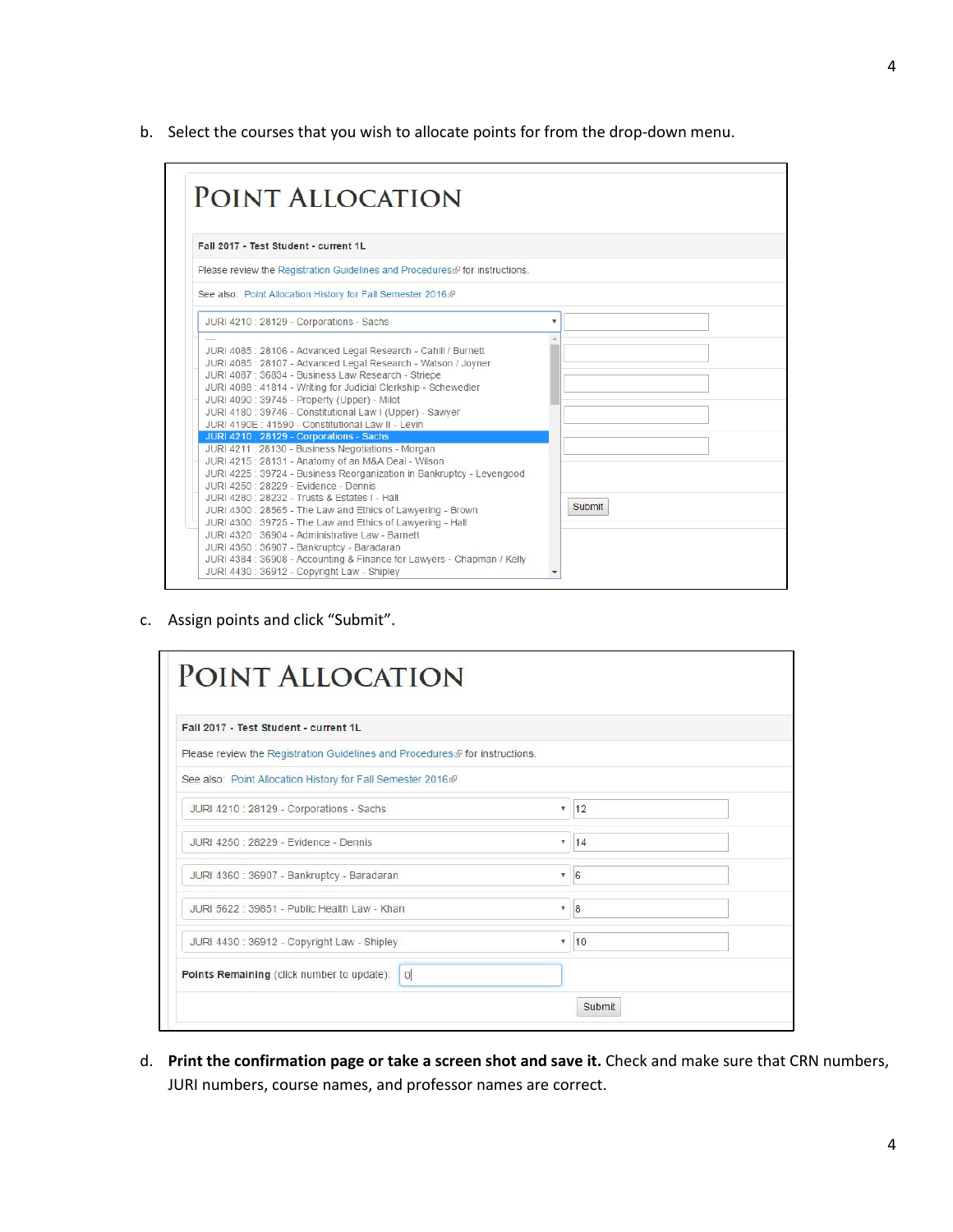| Writing Requirement<br>Point Allocation<br>Home      | Career Development | Student Directory | Academics V | <b>Student Services</b> | Links  |
|------------------------------------------------------|--------------------|-------------------|-------------|-------------------------|--------|
| POINT ALLOCATION                                     |                    |                   |             |                         |        |
|                                                      |                    |                   |             |                         |        |
| Fall 2017 - Test Student - current 1L                |                    |                   |             |                         |        |
| Thank you. Your point allocation has been submitted. |                    |                   |             |                         |        |
| Course                                               |                    |                   |             |                         | Points |
| JURI 4210 : 28129 - Corporations - Sachs             |                    |                   |             |                         | 12     |
| JURI 4250 : 28229 - Evidence - Dennis                |                    |                   |             |                         | 14     |
| JURI 4360 : 36907 - Bankruptcy - Baradaran           |                    |                   |             |                         | 6      |
| JURI 5622 : 39851 - Public Health Law - Khan         |                    |                   |             |                         | 8      |
|                                                      |                    |                   |             |                         |        |

#### **November 20 – November 21: View Point Allocation Results and Open Classes**

*Please note that the all screenshots shown are only examples. They do not reflect correct information regarding course availability or true point allocation results.*

| <b>Home</b> | Point Allocation                             | Writing Requirement | Career Development V | <b>Student Directory</b> | Academics V          | <b>Student Services</b>            | $\overline{\phantom{a}}$<br>Links |  |
|-------------|----------------------------------------------|---------------------|----------------------|--------------------------|----------------------|------------------------------------|-----------------------------------|--|
|             |                                              | POINT ALLOCATION    |                      |                          |                      |                                    |                                   |  |
|             | Fall 2017 - Test Student - current 1L        |                     |                      |                          |                      |                                    |                                   |  |
|             |                                              |                     |                      |                          |                      |                                    |                                   |  |
|             |                                              |                     |                      | Points                   | <b>Status</b>        |                                    |                                   |  |
|             | JURI 4210 : 28129 - Corporations - Sachs     |                     |                      | 12                       |                      | Waitlist, not eligible to register |                                   |  |
| Course      | JURI 4250 : 28229 - Evidence - Dennis        |                     |                      | 14                       | Eligible to register |                                    |                                   |  |
|             | JURI 4360 : 36907 - Bankruptcy - Baradaran   |                     |                      | 6                        | Eligible to register |                                    |                                   |  |
|             | JURI 5622 : 39851 - Public Health Law - Khan |                     |                      | 8                        | Eligible to register |                                    |                                   |  |

- **1. Point allocation results will become available in the My Georgia Law Portal on or before November 20. An announcement will be sent via list serv when results are available. Click the "Point Allocation" tab in the top menu.**
	- a. When you view your point allocation results, one of three results will show:
		- i. "Eligible to Register" = you allocated enough points to "win" a spot in that class. You are permitted to enroll in that class during Registration.
		- ii. "Waitlist, not eligible to register" = you did not allocate enough points to "win" a spot in this class. You are not permitted to enroll in that class during Registration. You are on the waitlist.
		- iii. "Not eligible to register" means you did not allocated enough points to "win" a spot in this class nor did you allocate enough points to be placed on a waitlist.
- **2. "OPEN" classes are classes that did not fill during point allocation. YOU MAY ADD ANY "OPEN" CLASS DURING REGISTRATION, REGARDLESS IF YOU ALLOCATED POINTS TO THE "OPEN" CLASS.**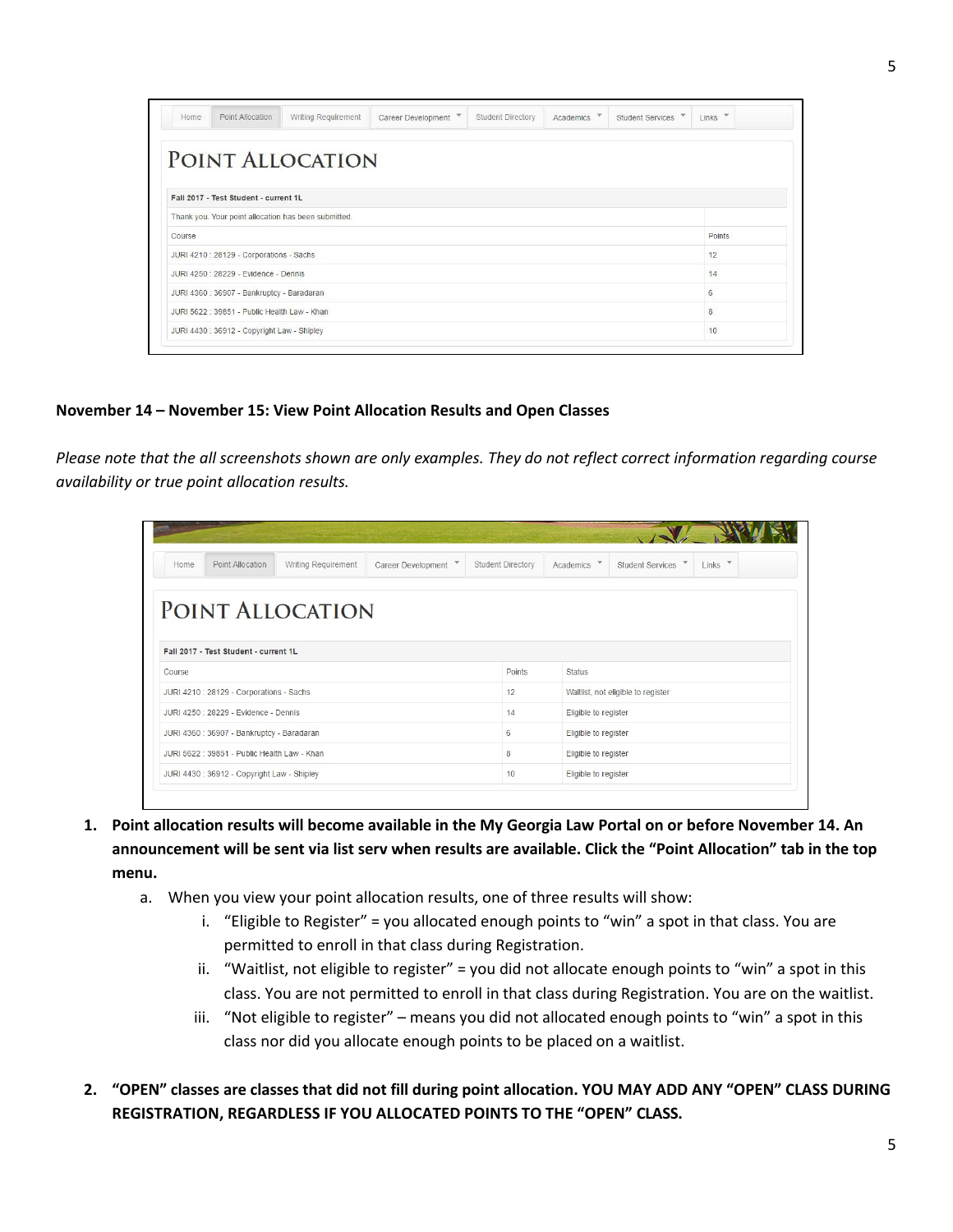- a. Look at the Course List for info on which classes are "OPEN". Course List on [the Class Schedules and](http://law.uga.edu/class-schedules-registration) [Registration page.](http://law.uga.edu/class-schedules-registration) The last column lists:
	- i. "Closed" or "Permission Only" = either filled during point allocation or require special permission to register.
	- ii. "OPEN" = you can add that class during registration without any additional permissions during registration
		- 1. Most students do not "Win Bid" on every class for which they allocate points. Use "OPEN" classes to replace those courses for which you are not eligible to register for through point allocation.

**November 22 – December 9**: **Register for Fall Courses.** 

**Registration begins Friday, November 22 and ends at 4:00pm Monday, December 9.** 

**The timing of your registration within the designated period is unimportant. No advantage to registering first. However, you must register before the 4:00 deadline on Monday, December 9. If you do not register for your classes in Athena prior to the deadline eligibility based on point allocation expires. No exceptions.** 

- 1. **Gather CRN numbers for the courses you plan to register for from the** relevant Course List, listed on the [Class](http://www.law.uga.edu/class-schedules-registration) [Schedules & Registration page.](http://www.law.uga.edu/class-schedules-registration)
	- a. CLINICAL COURSES HAVE 2 RELEVANT CRN NUMBERS. One for lecture/seminar portion of the course, and one for the clinical/work placement portion. YOU MUST REGISTER FOR BOTH CRNS. YOU MUST REGISTER EQUALLY FOR BOTH CRNS.
		- i. For example, you cannot register for 2 hours of the lecture/seminar CRN and 3 of the clinical/work placement CRN - you must register for 2.5 and 2.5. Total number of hours will vary, but no matter how many hours, THEY MUST BE SPLIT EQUALLY.
- **2. Check th[e Course Schedules and Updates page](http://law.uga.edu/2015-2016-course-and-schedule-updates) for changes/updates to the schedule you may have missed.**
- **3. Registration Advice and FYI.**
	- a. Check for "Flags". Flags result from failure to fulfill an obligation (e.g., failure to pay a parking ticket or other University-related fine or bill. A flag must be removed by the appropriate University official before you can register. You can check for flags by clicking on the "Student Records" tab in the main Student menu.
	- b. Then enter the CRN numbers of each class you want to add for that term in the boxes at the bottom of the screen under the "Add Classes Worksheet" header, click "Submit Changes". **DO NOT SEARCH COURSES BY JURI NUMBER, ENTER CRN NUMBERS**. Searching by JURI number can easily result in an incorrect registration!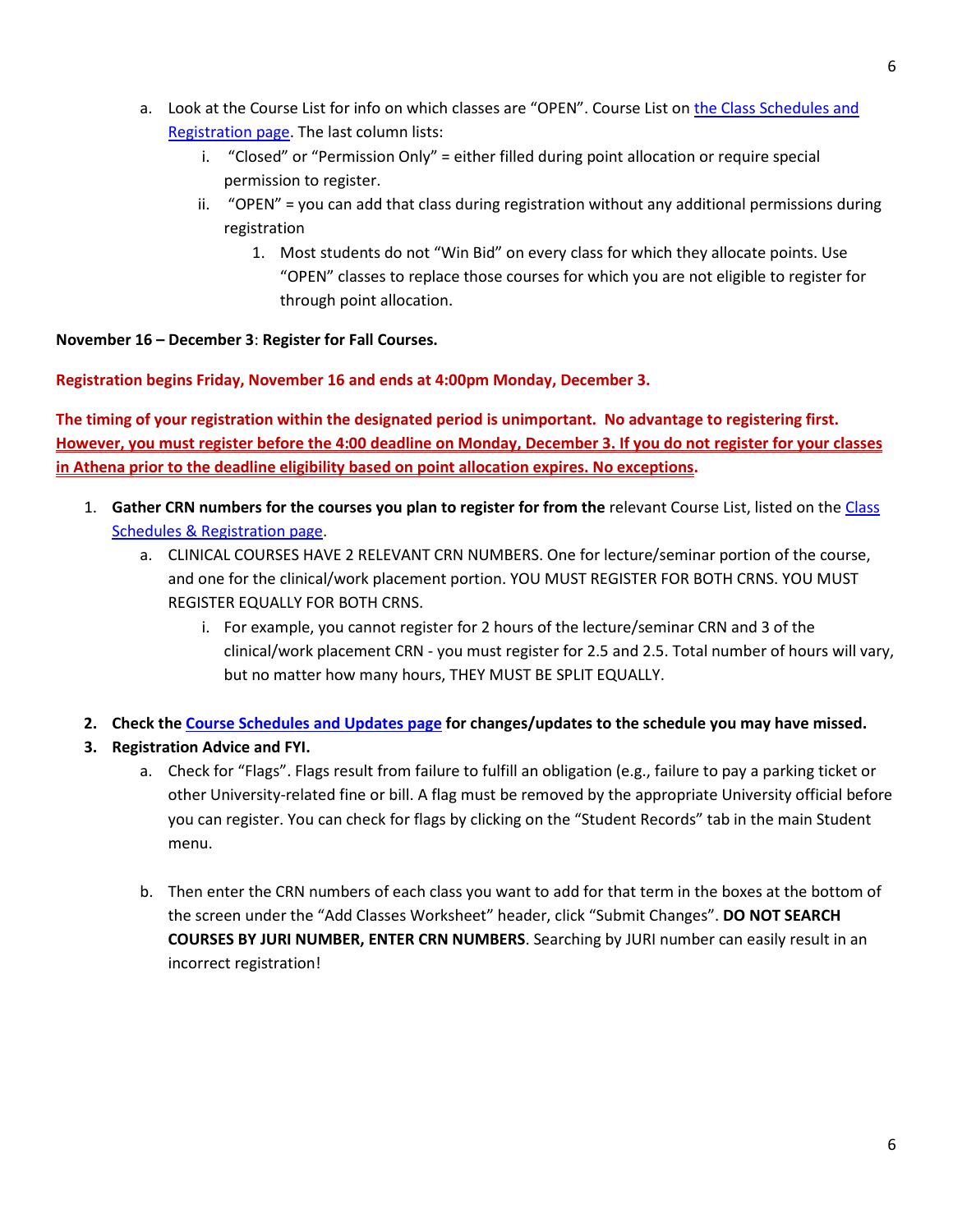|                                                        | 4 Personal Information Student Financial Aid   Faculty Services                                                                                                                                                                |                                                                                                       |                         | PFind a page                         |
|--------------------------------------------------------|--------------------------------------------------------------------------------------------------------------------------------------------------------------------------------------------------------------------------------|-------------------------------------------------------------------------------------------------------|-------------------------|--------------------------------------|
| Add or Drop Classes                                    |                                                                                                                                                                                                                                |                                                                                                       |                         | 810170242 Paula McBride<br>Fall 2014 |
| $\circledast$                                          | Home > Student > Registration > Change Class Options > Add or Drop Classes                                                                                                                                                     |                                                                                                       |                         | Aug 06, 2014 03:50 pm                |
|                                                        |                                                                                                                                                                                                                                |                                                                                                       |                         |                                      |
|                                                        | To add a class, enter the Course Reference Number (CRN) in the Add Classes section.                                                                                                                                            |                                                                                                       |                         |                                      |
|                                                        | To drop a class, use the options available in the Action pull-down list.                                                                                                                                                       |                                                                                                       |                         |                                      |
|                                                        | To view available classes and their CRNs, use the class search button below.                                                                                                                                                   |                                                                                                       |                         |                                      |
|                                                        | CRNs of co-requisite courses must be entered in the worksheet at the same time. MPORTANT NOTE: Once you drop a co-requisite, for example, a lab to match a lecture, Athena will also drop the corresponding co-requisite cours |                                                                                                       |                         |                                      |
| <b>Current Schedule</b>                                |                                                                                                                                                                                                                                |                                                                                                       |                         |                                      |
| <b>Status</b>                                          | <b>Action</b><br>CRN Subj Crse Sec Level Cred Grade Mode                                                                                                                                                                       | <b>Title</b><br>- 82452 EADU 9000 0 Doctoral 3,000 Satisfactory/Unsatisfactory Doctoral Research List | <b>Course Materials</b> |                                      |
| ** Web Registered** on Aug 04, 2014 None               |                                                                                                                                                                                                                                |                                                                                                       |                         |                                      |
| Total Credit Hours: 3,000                              |                                                                                                                                                                                                                                |                                                                                                       |                         |                                      |
| 3.000<br><b>Billing Hours:</b><br>Minimum Hours: 0.000 |                                                                                                                                                                                                                                |                                                                                                       |                         |                                      |
| Maximum Hours: 18,000<br>Date:                         | Aug 06, 2014 03:50 pm                                                                                                                                                                                                          |                                                                                                       |                         |                                      |
|                                                        |                                                                                                                                                                                                                                |                                                                                                       |                         |                                      |
|                                                        |                                                                                                                                                                                                                                |                                                                                                       |                         |                                      |
| <b>Add Classes Worksheet</b>                           |                                                                                                                                                                                                                                |                                                                                                       |                         |                                      |
|                                                        |                                                                                                                                                                                                                                |                                                                                                       |                         |                                      |

- c. You can continue to drop and add courses on the above screen at any time during the Registration, Schedule Adjustment, and Drop/Add periods.
	- i. If you are attempting to add an "OPEN" class and you receive an error message, contact the Law Registrar, Dr. Paula McBride [\(mcbride1@uga.edu\)](mailto:mcbride1@uga.edu) for assistance.
	- ii. Rely on the information listed in the Course List regarding # spots available in a class, not Athena. Information in Athena regarding spots available in a course is not always up to date.
- d. When you are done adding classes, go back to the Registration menu. Click "Student Detail Schedule" to double check that your schedule is correct. Print this page or take a screen shot for your records.

| <b>ATHENA</b>                                             |                                                                                                      |                                                                           |                                                                                                                                      |                                                                                                      | Sign Out <sup>®</sup> Help |  |
|-----------------------------------------------------------|------------------------------------------------------------------------------------------------------|---------------------------------------------------------------------------|--------------------------------------------------------------------------------------------------------------------------------------|------------------------------------------------------------------------------------------------------|----------------------------|--|
| <b>Welcome.</b>                                           | to the new Athena!                                                                                   |                                                                           |                                                                                                                                      |                                                                                                      | $\rho$ Find a page         |  |
| Home $>$ Student $>$ Registration<br>Personal Information | Student                                                                                              | <b>Financial Aid</b>                                                      |                                                                                                                                      |                                                                                                      |                            |  |
|                                                           | <b>Registration</b><br>Check your registration status,<br>class schedule, and add or drop<br>classes | <b>Student Records</b><br>۰<br>View your holds, grades and<br>transcripts | <b>Student Account</b><br>▼<br>Fall 2014 balances are due<br>August 8, 2014. Financial Aid will<br>not be reflected until late July. | <b>My Programs</b><br>View and change your majors,<br>minors, certificates and areas of<br>emphasis. |                            |  |
|                                                           | <b>B</b> Select Term<br>■ Change Class Options<br>Registration Status<br>Waive/Add Optional Fees     | Add or Drop Classes<br>Week at a Glance<br>Active Registration            | Look He Old<br><b>istration History</b>                                                                                              | <b>Student Detail Schedule</b>                                                                       |                            |  |